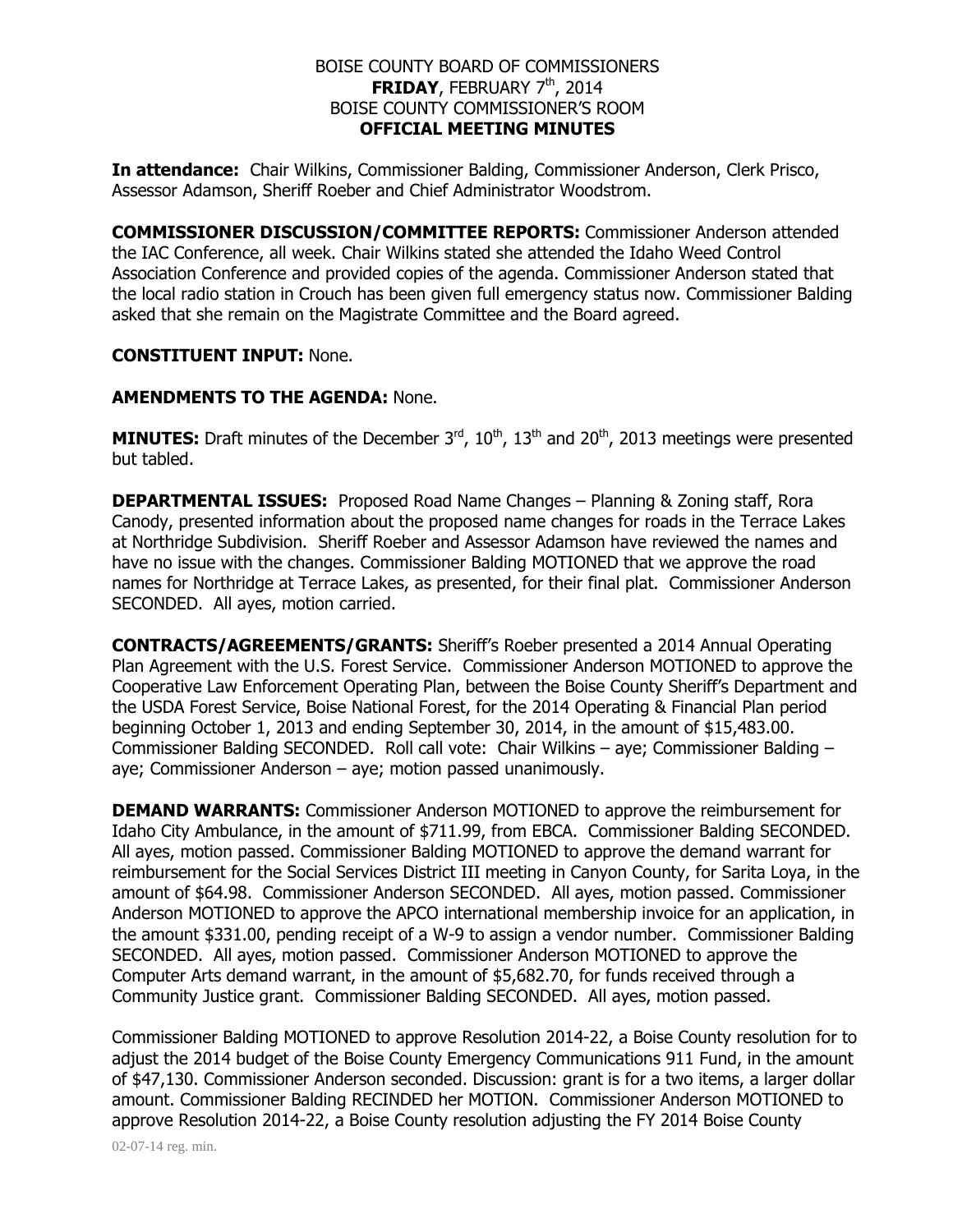Emergency Communications 911 Fund, to show receipt of unanticipated revenue, through a grant process known as BHS GAN, #61302241, in the amount of \$63,630.00. Commissioner Balding SECONDED. Roll call vote: Chair Wilkins – aye; Commissioner Balding – aye; Commissioner Anderson – aye; motion passed unanimously. Commissioner Balding MOTIONED to pay the demand warrant to Gem State Communications, in the amount of \$47,130, under the GAN Grant. Commissioner Anderson SECONDED. All ayes, motion passed. Commissioner Anderson MOTIONED to approve the demand warrant to Holliday Engineering, for the Middle Fork Payette River bridge redesign, invoice #71, in the amount of \$5,022.68. Chair Wilkins SECONDED. In favor: Chair Wilkins-aye; Commissioner Anderson-aye; Opposed: Commissioner Balding – nay, motion passed. Commissioner Anderson MOTIONED to approve the demand warrant for the Rocky Mountain Information Network, Inc., in the amount of \$50, for our participation from July 1, 2013 to June 30, 2014. Commissioner Balding SECONDED. All ayes, motion passed.

## **INDIGENT:** Nothing was presented.

**P.A. ISSUES:** Chair Wilkins MOTIONED to go into executive session per I.C. 67-2345(1)(f), Pending Litigation and I.C. executive session per I.C. 67-2345(1)(b), personnel. Commissioner Balding SECONDED. Roll call vote: Chair Wilkins – aye; Commissioner Balding – aye; Commissioner Anderson – aye; motion passed unanimously. Chair Wilkins stated, coming out of executive session under 67-2345(1)(f), pending litigation and 67-2345(1)(b), personnel, that no decisions were made.

# **MISCELLANEOUS & CORRESPONDENCE:**

- Designation of Polling Places-March 11<sup>th</sup> Election The polling sites are Garden Valley, Lowman and Absentee. Commissioner Anderson asked why there isn't a polling place in Banks. Deputy Election Clerk Loya stated that she contacted the Secretary of State's office and it is ok to not have Horseshoe Bend as a polling place as there is only one registered voter in that part of the school district. Commissioner Balding MOTIONED that we approve the Boise County polling places, March 11, 2014, for the Garden Valley School District levy election in Garden Valley at the Crouch Community Hall, in Lowman at the Lowman Emergency Services #80 and absentee in the Boise County Recorder's office. Commissioner Anderson SECONDED. Roll call vote: Chair Wilkins – aye; Commissioner Balding – aye; Commissioner Anderson – aye; motion passed unanimously.
- Agreements for use of facilities (for polling places) Crouch Community Hall charges \$50 and Lowman Emergency Services Station charges \$0. Commissioner Anderson MOTIONED to approve the agreements for use of facilities for polling places between Boise County and Crouch Community Hall for \$50 and the agreement between Boise County and Lowman Emergency Services, with no charge. Commissioner Balding SECONDED. Roll call vote: Chair Wilkins – aye; Commissioner Balding – aye; Commissioner Anderson – aye; motion passed unanimously.
- EBCAD letter of support-countywide medical directorship Chair Wilkins read the letter into the record. Commissioner Anderson stated that the Board would take it under advisement and put it on a future agenda.
- Potlatch/Idaho Rally letter of support Chair Wilkins spoke about the letter of support and stated that they would like to expand to a national level and are asking for support of several entities. Commissioner Anderson MOTIONED that we sign a letter to the Idaho Rally National requesting that Potlatch Corporation join us in supporting that event. Commissioner Balding SECONDED. All ayes, motion passed. Chair Wilkins directed the Clerk's office to email the letter to Mr. Blout.
- Certificates of Residency Commissioner Anderson MOTIONED to approve the Certificates of Residency for M. Bledsoe-Healy, K. Dhuyvetter, M. Bettys and T. Spence. Commissioner Balding SECONDED. All ayes, motion passed.